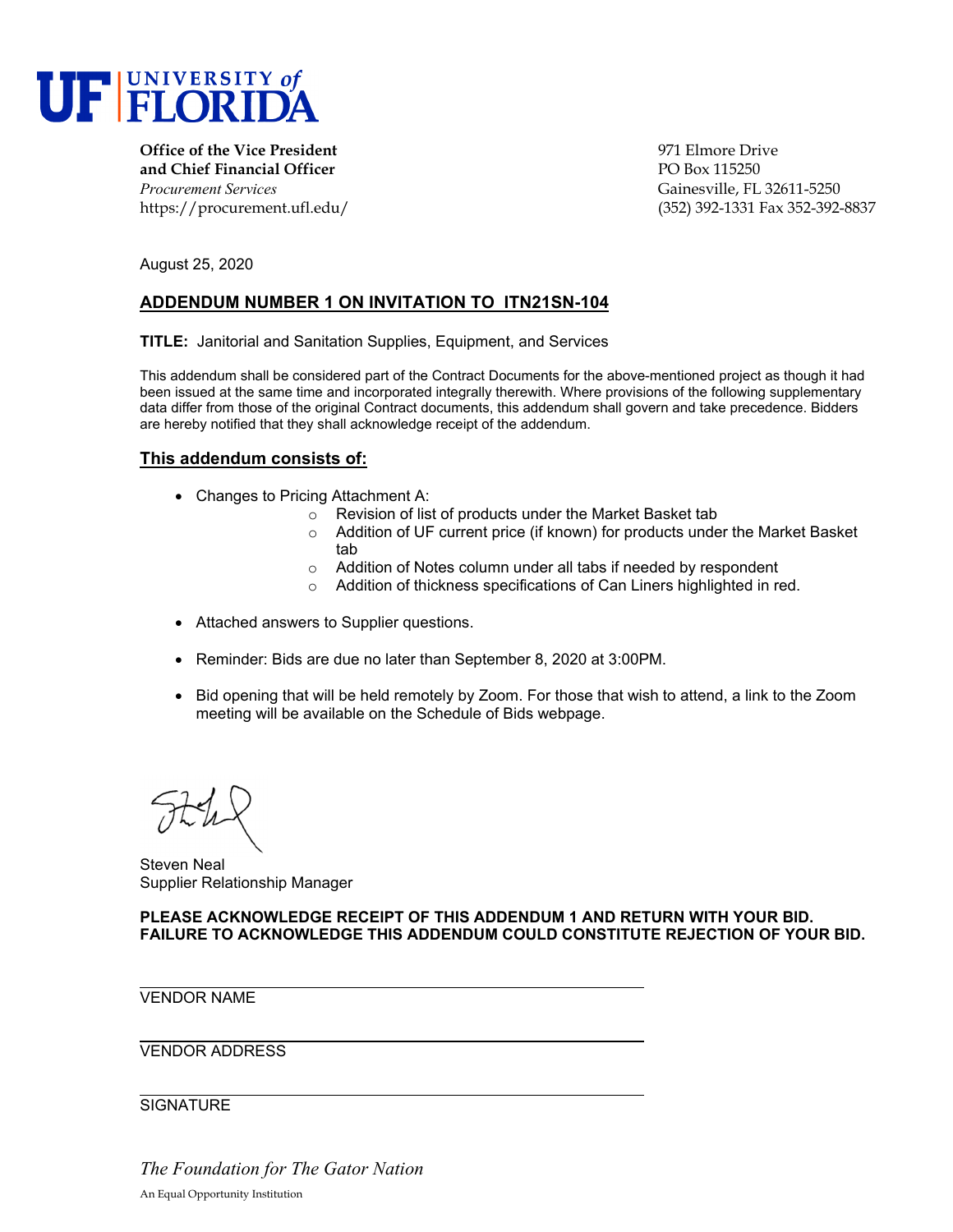## ITN21SN-104 Janitorial and Sanitation Supplies, Equipment, and Services Contractor Questions

- 1. Q: If awarded a specific item that is dispensed out of a dispenser, will we be able to change dispensers on UF property? Would this change be able to be made with a team outside of UF? A: If a change of dispenser is needed, UF expects that the dispensers are provided at no cost, and the dispenser change would be done by UF staff. Any offering for reimbursements/credits to the University for the installation of the dispensers should be noted in Tab 4 of the bid response.
- 2. Q: Can we bid on a like for like alternative for roll towels and tissue that would include the dispensers at no charge, since your current spec is proprietary, and no universal brands will fit?

A: Yes, if your company is offering a comparable product to one listed on the market basket, please insert the product offered below the product you are not able to quote and make a note in the last column noting it as a replacement.

- 3. Q: We do not have a catalog, so we don't have a "List Price" to provide in that column on the bid. What if anything should we provide instead? A: For those items in the Pricing Attachment A where you do not have a list price, please list the same price you are offering under "List Price" and "Net Price".
- 4. Q: Do you have the ability to share your current pricing for this bid? Specifically, the current pricing for the items in the Market Basket. A: See the revised Pricing Attachment A, included with Addendum 1.
- 5. Q: How do we get more details about the can liners? To quote competitively we would like to get the thickness of each can liner. A: The thickness of each liner is shown on revised Attachment A, highlighted in red and included with Addendum 1.
- 6. Q: Is product consolidation important? If we could reduce 2-3 of chemical skus to one would that be important to the university? A: The University would consider a product that could possibly consolidate skus. Please the list the product being offered on the pricing Attachment A and make a note on the spreadsheet noting which product/s it could replace.
- 7. Q: Holding pricing two years on items that may fall under the safety or PPE category could be problematic in these turbulent times. Can we note certain products where we might not be able to hold pricing two years? A: For those products you can't hold pricing for 2 years, please do not quote those on the Market Basket tab on Attachment A, but instead list the product under the corresponding Lot tab.
- 8. Q: Can we go to the warehouse to get product specs? A: No, this is a public solicitation and all communication should go through Steve Neal in Procurement Services.
- 9. Q: Can you go over again what you would like to see done when offering comparable items as a replacement for what is in the market basket? A: If your company is offering a comparable product to one listed on the market basket, please insert the product offered below the product you are not able to quote and make a note in the last column noting it as a replacement.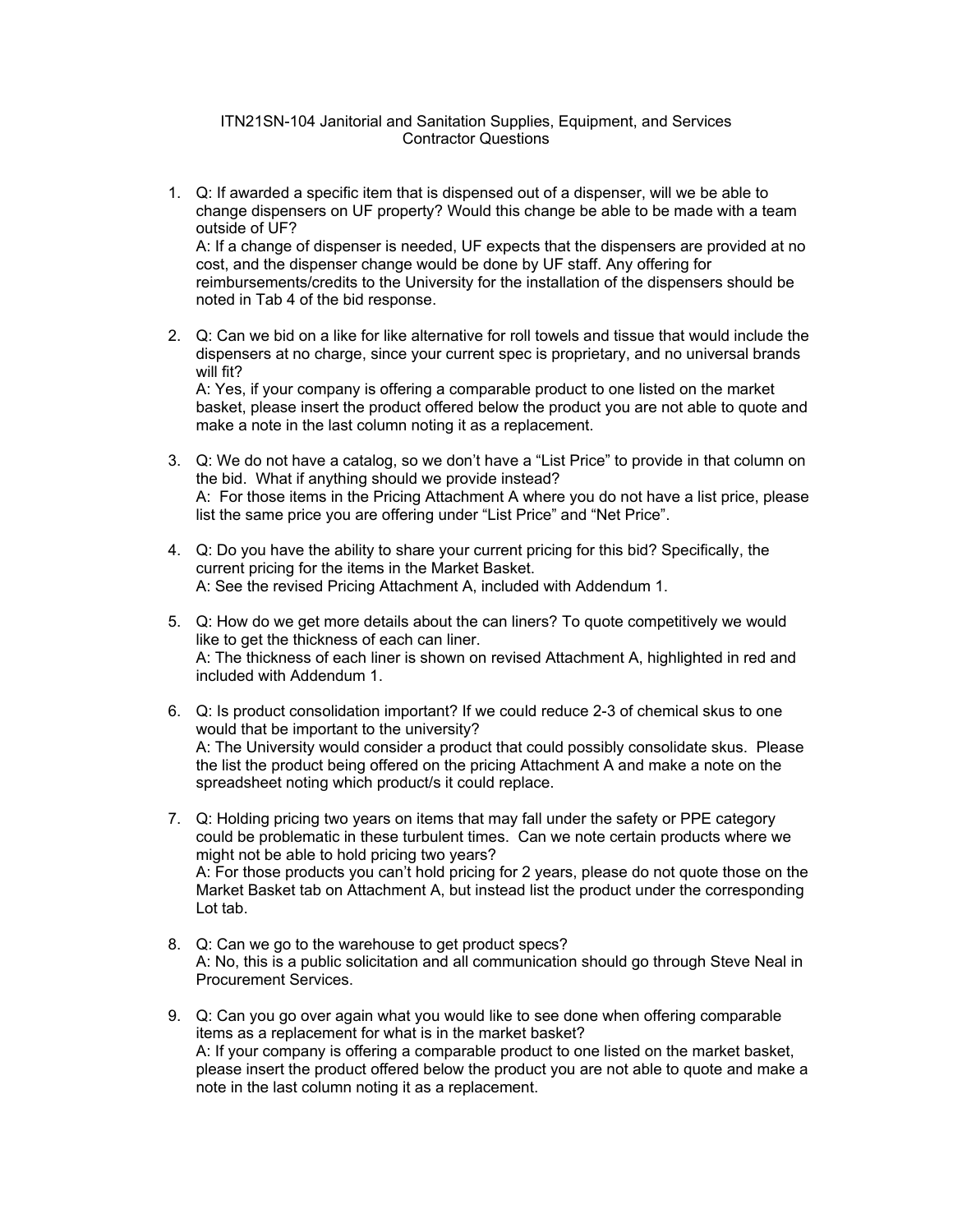10. Q: Could a single item be awarded out of a lot?

A: Yes, but do understand that suppliers awarded under this ITN are not necessarily being awarded future purchases by the University for that item/items/Lot categories. This solicitation results in a pool of vendors for the item/items/Lot categories from which the University can choose from when purchasing products.

- 11. Q: Do you want detailed/individual SKU items on the Lot quote, or can we do taxonomy per vendor for discount off list? A: You may fill in the pricing information under the Lot tabs via either method. You can list individually, or you can list the discount schedule for the lot/categories. Since the ability to provide detailed reporting is a requirement of this ITN, it will be important for UF to be able to validate pricing.
- 12. Q: Pricing placed in lot tabs at bottom are just for discount off of list price, balance of line items? off contract A: The pricing under the lot tabs can show a discount off list or can list a fixed price for an item. That would be up to the responding supplier.
- 13. Q: You are asking for a firm 2yr price. if we quote a discount off list, net price would be subject to change.

A: The 2-year firm price will only be for those items that are quoted under the Market basket tab. Net pricing for those items should not change for the 2 years. The items under the Lot tabs can be listed as a discount from List price. The discount should not change, but the List price could fluctuate potentially.

- 14. Q: How will alternate equivalent products be evaluated? A: Alternate, equivalent products would be evaluated by the departments that will purchase the products.
- 15. Q: Once awarded, when would delivery begin? A: To clarify, this ITN will be awarded to a pool of vendors, giving the UF a pool of vendors to choose from to buy janitorial products and services. No awarded vendor is guaranteed to gain the business for any product.
- 16. Q: Will multiple vendors be awarded the same lots or products? A: Yes, multiple vendors will be awarded to the pool of vendors for the same lots or products.
- 17. Q: If awarded by lot. do we have to bid every item in lot? A: No, vendors are allowed to bid on those items they so choose in a lot.
- 18. Q: Can we state a minimum order delivery? A: Yes, you can state a minimum order delivery, but that should be indicated on your pricing in Attachment A.
- 19. Q: Can pcard be used? A: Yes, UF departments can use PCard for purchases.
- 20. Q: My company doesn't provide several of the specific items in the market basket but does have equivalent branded items. I know that Housing and Facilities have used several of the items in the market basket for several years. I would not want to put something on the market basket that would not be considered and waste the University's time.

A: It will be up to the company to decide what products to list pricing for in the Market Basket and whether that is worth their time. The market basket will be provided to all interested departments.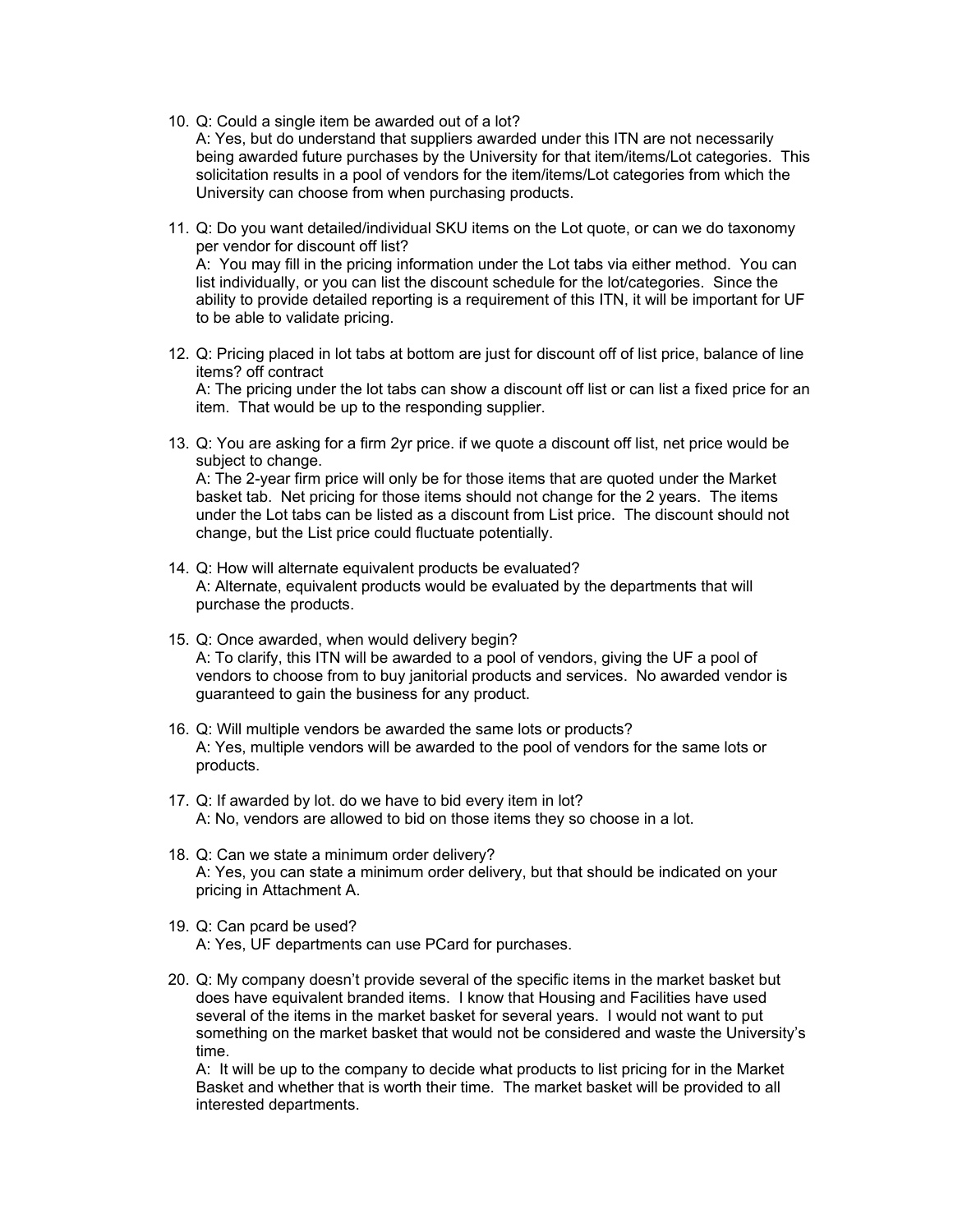- 21. Q: Can a vendor provide samples to the University departments? A: After the solicitation is complete, a vendor can provide samples to items offered in the solicitation to departments for review or consideration.
- 22. Q: You want a quote on ALL items in marketplace basket, EVEN the ones without past UF quantity? POSSIBLE to fill in annual usage for items missing this info? A: It will be up to the vendor to choose which items to provide pricing for in the Market Basket. The known quantities have been provided. No further quantity information will be provided under this ITN.
- 23. Q: All disinfectants are not made equally as many disinfectants require longer 5-10 minutes kill times on viruses & bacteria meaning the product must remain wet on the surface this long before killing viruses, bacteria, pathogens. There are other disinfectants which work much faster and are effective against Covid-19 in only 45 seconds…will this be a point of consideration in reviewing disinfectant offerings? A: The vendor responding to this solicitation can offer the suggested product in their response and communicate the benefits to the University department if awarded to the pool of vendors.
- 24. Q: There is a mandatory 1-3 day delivery timeline. In regard to the Equipment section, is there an acceptable lead time on equipment purchases? (i.e. we don't necessarily stock large floor scrubbers)

A: The lead time can vary for certain products (based on circumstances or product type). The normal lead time for most products should be 1-3 days, but if anything varies, the lead time should be communicated at the time of order or quote.

25. Q: In this new era of covid-19 we are seeing supply chains strained to their limits. We are seeing products that during normal times are readily available are backordered. In respect to the 1 -3 day delivery timeframe, once awarded, how will backorders be handled?

A: The lead time can vary for certain products (based on circumstances or product type). The normal lead time for most products should be 1-3 days, but if anything varies, the lead time should be communicated at the time of order or quote.

- 26. Q: Floor mats and other items in the "Tool" section require some lead time. Is there an acceptable lead time for these items beyond the 1 -3 days? A: The lead time can vary for certain products (based on circumstances or product type). The normal lead time for most products should be 1-3 days, but if anything varies, the lead time should be communicated at the time of order or quote.
- 27. Q: We do have a question regarding Section 1.2.1. With regards to any individual Lot of product, must we be able to supply all the items within the Lot, or can we bid on subsets within a Lot? We are aware we can bid on 1 or multiple Lots in general. A: A vendor does not have to bid on all items within a lot. The lot tabs are listed to help categorize pricing information for a vendor's response and to allow them to bid on those lots in which they may specialize.
- 28. Q: For the equipment, may we provide an alternative equal substitute to what is transcribed? A: Yes, if your company is offering a comparable product to one listed on the market basket, please insert the product offered below the product you are not able to quote and make a note in the last column noting it as a replacement.
- 29. Q: Do you have any additional product usage information for items listed un Past UF Quantity? I see usage for around 1/3 of the items.